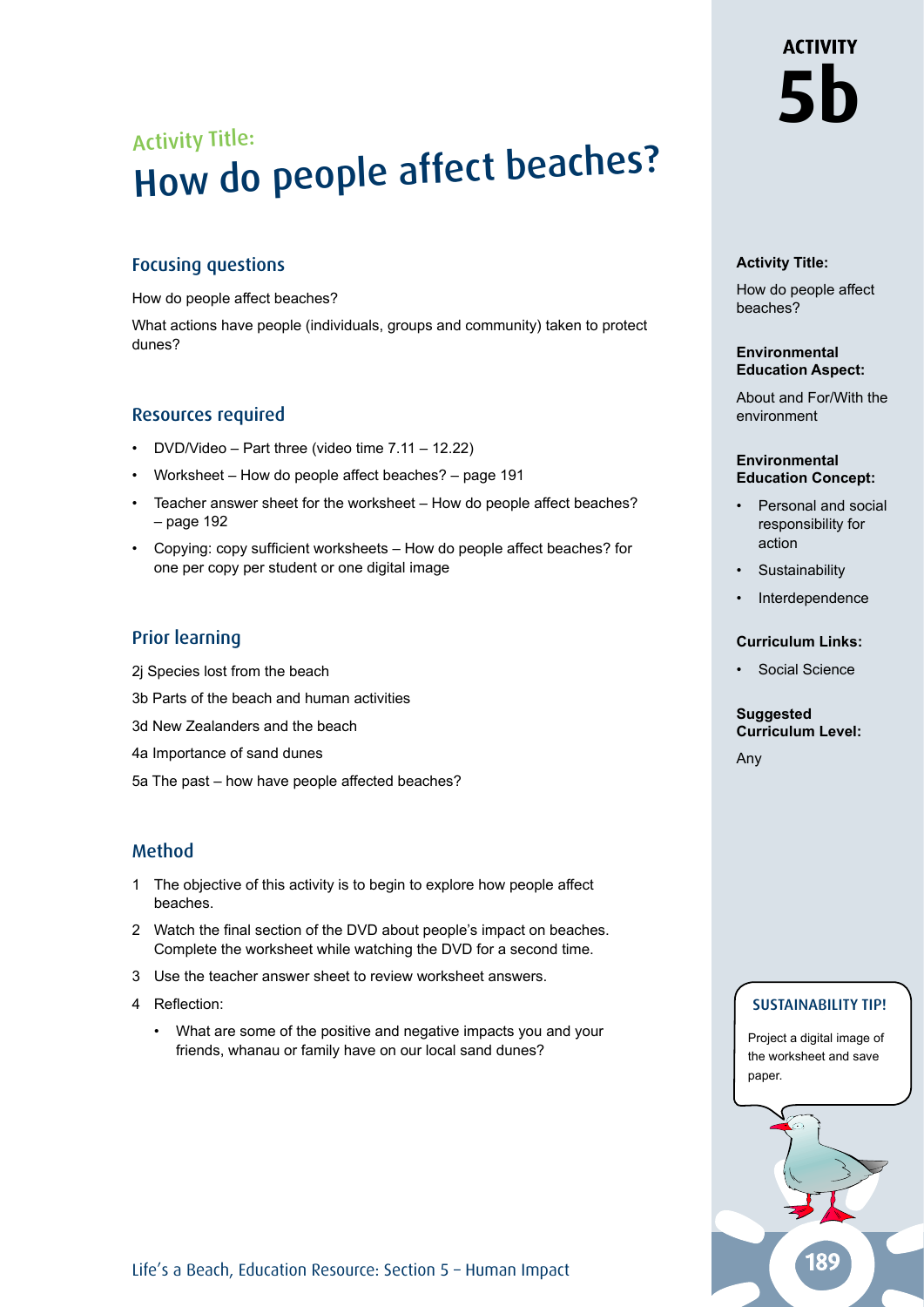# Possible next steps

- 5c Positive and negative beach use posters reinforcing and summarising key points from this activity, 5c is a simple visual interpretation activity where students interpret positive and negative beach uses from two beach use posters.
- 5i Impacting interconnectedness a game exploring what interconnections exist between biotic and abiotic factors of the dune environment and how these interconnections can be affected and altered by human and natural induced changes.

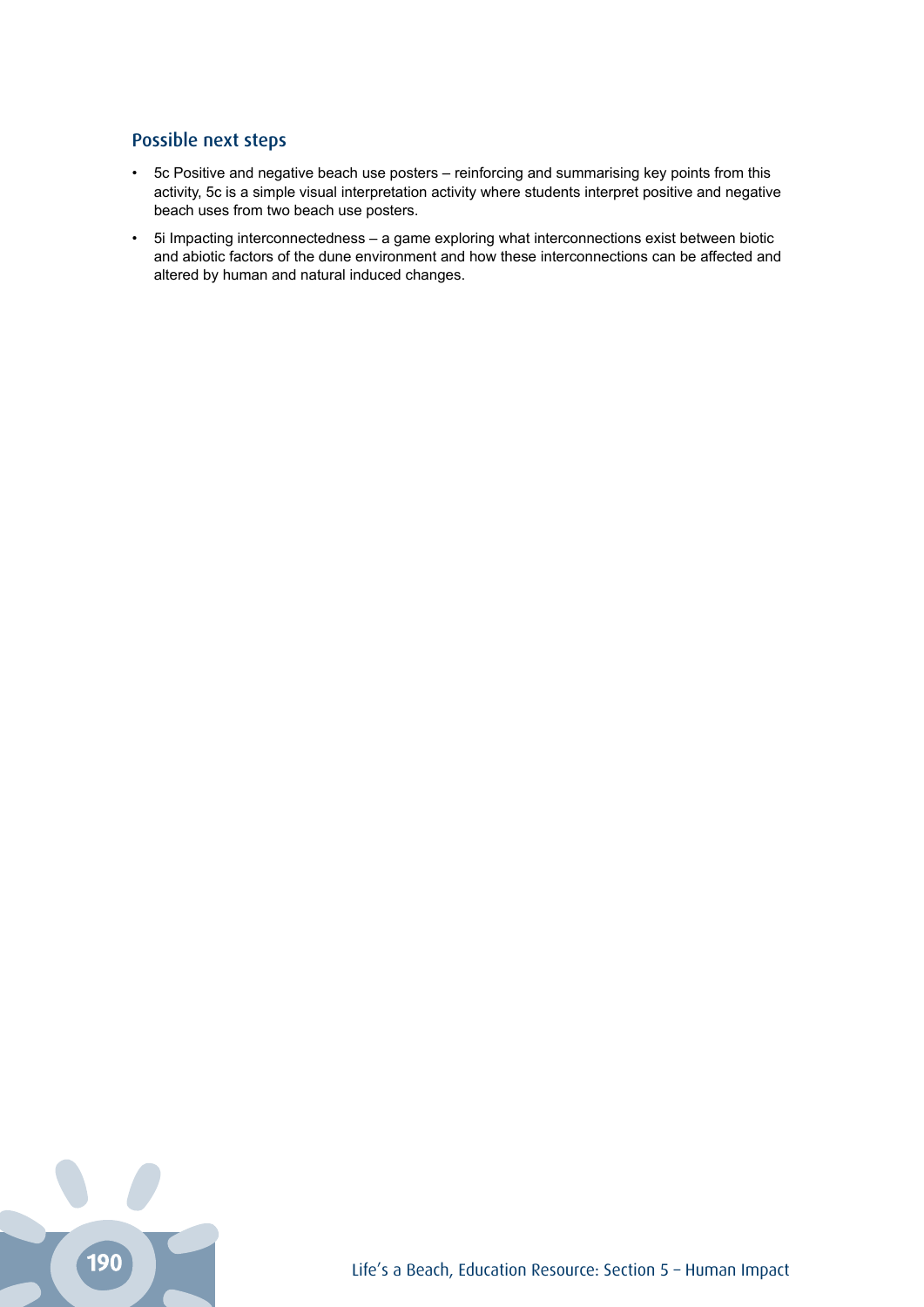# Worksheet How do people affect beaches?

People can have a major impact on the beach in a relatively short period of time and unfortunately this impact is not always positive.

The DVD shows how people have affected the beach environment. Watch carefully and answer the following questions:

Describe five examples of damage caused by humans to beaches and dunes.

|   | 1<br><u> 1980 - Johann Barn, mars ann an t-Amhain Aonaich an t-Aonaich an t-Aonaich ann an t-Aonaich ann an t-Aonaich</u>                |
|---|------------------------------------------------------------------------------------------------------------------------------------------|
|   | <u> 1989 - Johann Barn, mars ann an t-Amhainn an t-Amhainn an t-Amhainn an t-Amhainn an t-Amhainn an t-Amhainn an </u><br>$\overline{2}$ |
|   | <u> 1989 - Johann Barbara, markazi ya mshindi ya matu ya matu ya matu ya matu ya matu ya matu ya matu ya matu ya</u><br>3                |
|   | <u> 1989 - Johann Stein, marwolaethau a bhann an t-Amhainn an t-Amhainn an t-Amhainn an t-Amhainn an t-Amhainn a</u><br>4                |
|   | <u> 1989 - Johann Barn, mars ann an t-Amhain ann an t-Amhain an t-Amhain an t-Amhain an t-Amhain an t-Amhain an t-</u><br>5              |
|   | 2 Why have dunes been bulldozed?                                                                                                         |
|   | 3 Where in the dunes is it not safe to build roads and houses?                                                                           |
|   | 4 Why is there more natural damage to the dunes during the winter months?                                                                |
|   | 5 Why is there more human-induced damage to the dunes during the summer months?                                                          |
| 6 | What impact does human-induced erosion have on the cut and fill cycle?                                                                   |
|   | 7 What actions can people make to prevent the sand dunes from eroding?                                                                   |
|   | $\mathbf{1}$                                                                                                                             |
|   | <u> 1989 - Johann Barbara, martin amerikan basal dan berasal dan berasal dalam basal dan berasal dan berasal dan</u><br>2                |
|   | the control of the control of the control of the control of the control of the control of<br>3                                           |
| 8 | Describe a dune system that will be most resistant to erosion.                                                                           |
|   |                                                                                                                                          |
|   |                                                                                                                                          |